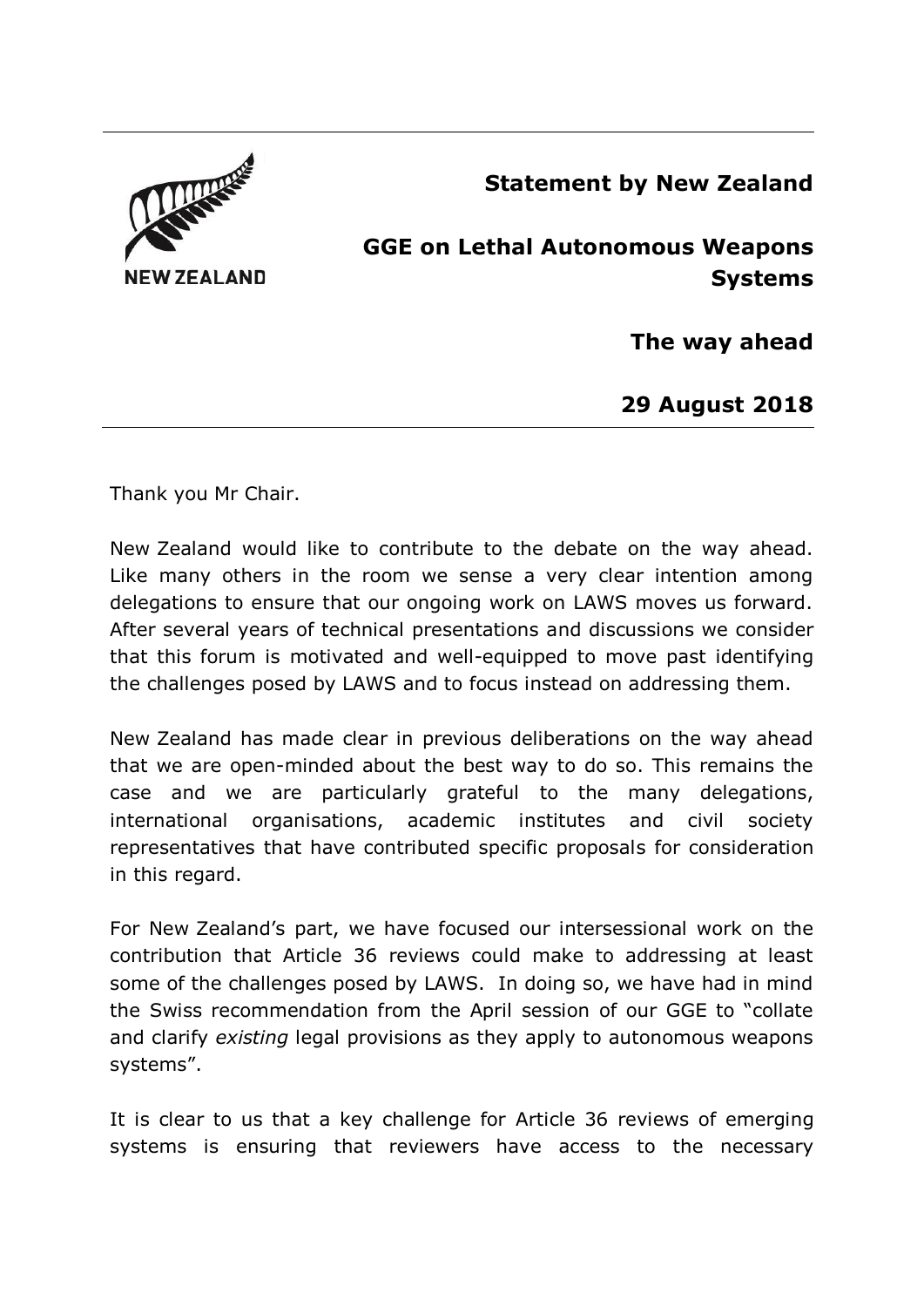technological understanding and competency. It is, of course, impossible to adequately review a system if you do not understand it. Against this backdrop we can identify a number of steps that could be taken to enhance the contribution that Article 36 reviews can make to addressing the challenges posed by autonomous weapons systems.

For example, we see the necessity of reviews of such weapons systems being conducted by multidisciplinary teams of experts in a systematic way covering research and development, procurement, use and review. These teams could include lawyers, scientists, procurement specialists, data experts, policy experts, private sector experts and others, with importance also to be placed on investment in ongoing professional development of reviewers in order to ensure they keep up with advances in technology.

New Zealand also sees great value in improving information-sharing around Article 36 reviews, including the development of international best practice codes of conduct for Article 36 reviews that could be readily shared internationally. In this context we welcome the paper circulated by Australia on its Article 36 review process and look forward to consideration of this and other contributions on Article 36 at future sessions of the GGE.

Mr Chair, beyond technological understanding and competency, we recognise that trust is another key challenge relating to Article 36 reviews of emerging technologies. How can you verify whether a system is reliable and can be trusted? Many of the presenters during our GGE deliberations have highlighted this challenge, noting for example, the difficulty of certifying systems that feature Artificial Intelligence. While many of these challenges persist, from New Zealand's perspective there are a number of factors that can be built into Article 36 reviews to enhance our trust in them. These include the incorporation of "auditable reasoning" into systems during development to ensure that a system is able to explain why particular decisions were made or actions were taken; the use of best practice cyber-security processes in the development of such systems; and, wherever feasible, a collaborative approach to information-sharing on system strengths and weaknesses.

Mr Chair, these are some of New Zealand's initial contributions on Article 36 reviews and we look forward to elaborating them during future